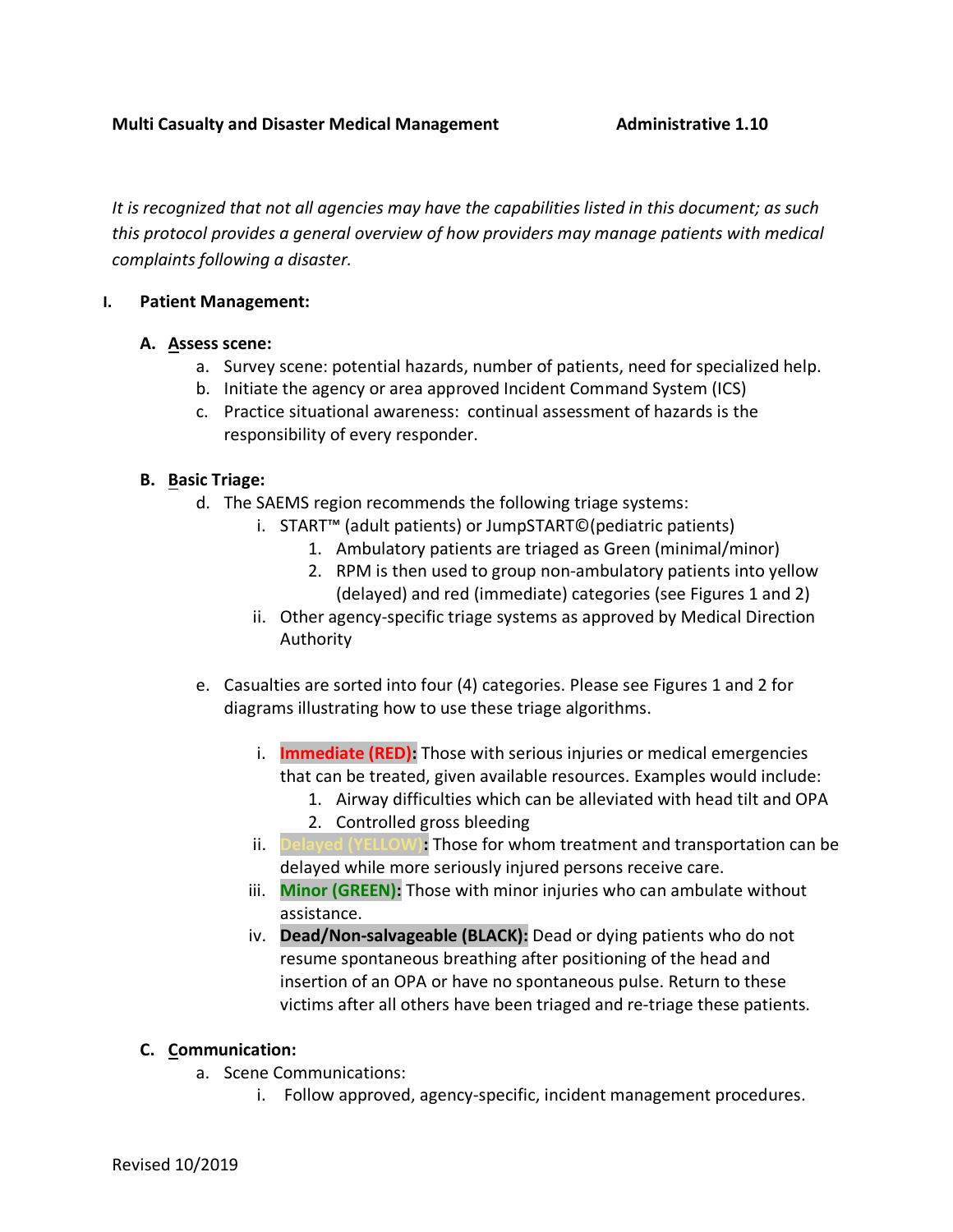- b. Direct Medical Communications:
	- i. Medical direction may be obtained at any time through a certified base hospital for specialty consultation (e.g. trauma, burns, peds, toxicology) Link: AZ Trauma Centers
- c. Receiving Facility Communications
	- i. The Incident Commander (IC) or their designee should communicate directly or via a Communications Center with the primary receiving facility. If resources from multiple medical facilities will be required, then all affected receiving facilities should be notified.
	- ii. Regional receiving facilities should provide the Incident Commander via their designee or a Communications Center with bed availability for Immediate (Red) patients:
	- iii. When possible the IC or their designee, the Communications Center, and regional receiving facilities should provide scene and receiving facility updates.
- d. Individual Patient Care Communications:
	- i. Once en-route, individual providers may provide direct, on-line communication with the receiving facility.
	- ii. EMResource may be used to provide patient care information.
	- iii. If field resources are not sufficiently available, hospitals may receive only communications limited to courtesy notification of incoming patients.
	- iv. The IC, their designee, or the Communications Center will notify the hospital of any patients sent by alternative means (ie. bus, van, etc.) if known.
- e. Patient Care Information see Figure 3
	- i. Triage Tags may be utilized to identify and track patients.
		- 1. The main body of the card contains patient information and should be attached to the patient at all times.
		- 2. Bar code / Number assists with patient tracking.
			- a. Recorded by the triage or transport officer, the top tearoff portion of the triage tag is kept on scene.
- f. Public Health Notification:
	- i. If additional resources are needed, requests may be made through the communications center, including but not limited to:
		- 1. Office of Emergency Management resources
		- 2. MMRS resources

## **D. Disposition**

- a. Disposition priority:
	- v. First priority for transport to definitive care should be given to those with the highest priority triage level as outlined above.
- b. Ambulance traffic flow: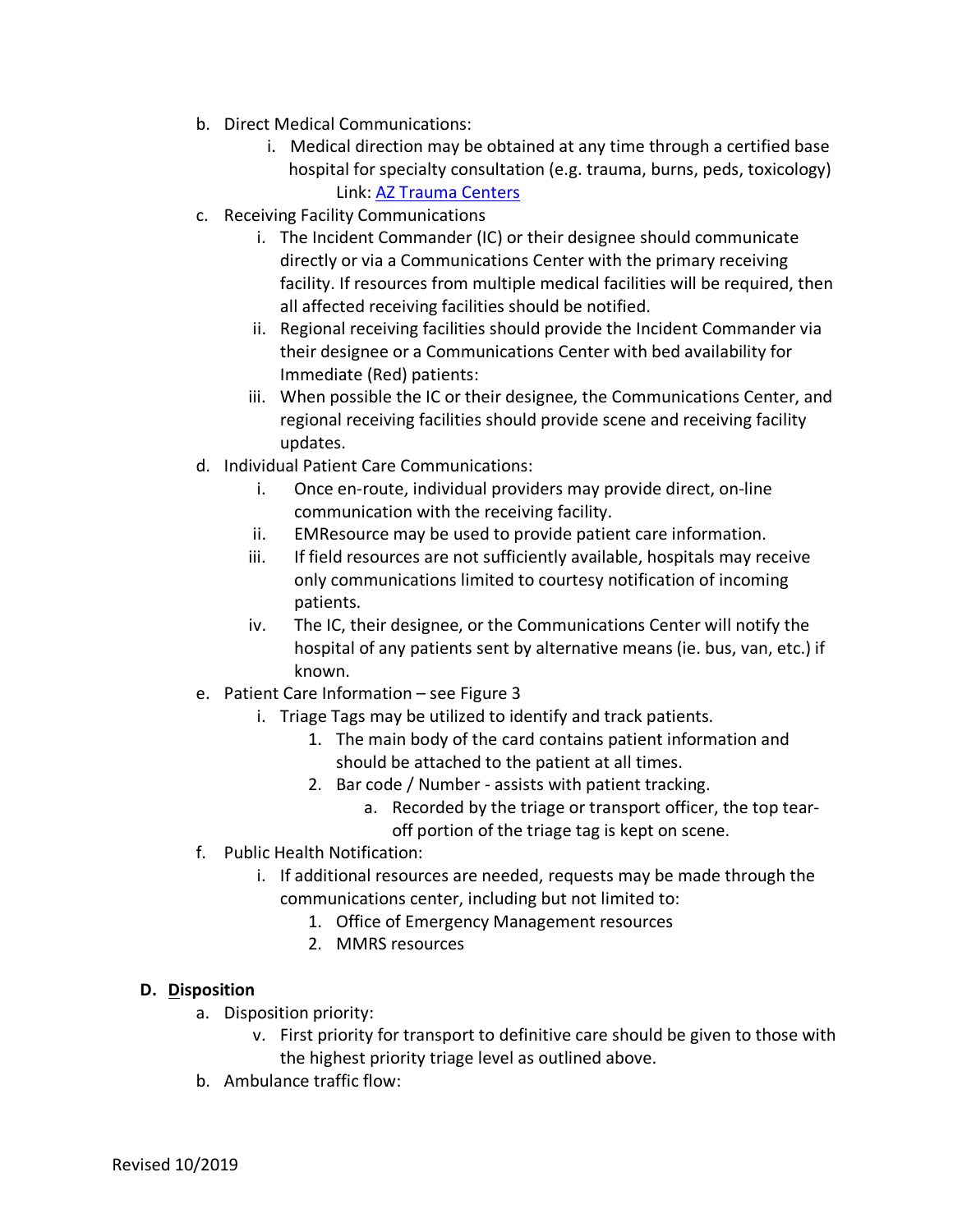- vi. Ambulance crews should remain with their ambulances until given an assignment by the IC or their designee.
- vii. Keys are to remain in the vehicles at all times.
- c. Destination determination:
	- viii. Ultimate patient destination will be determined by the IC or their designee based on regional hospital bed availability, available prehospital resources, and unique event circumstance.

#### **ll. DISASTER SCENE OPERATIONS**

- A. Follow approved area or agency specific Incident Management System procedures. Integrate activities of Law, Fire, and EMS agencies.
- B. Volunteers can be used at a disaster scene to:
	- a. Assist with scene control.
	- b. Assist medical personnel in carrying patients or supply items.
	- c. Assist the "walking wounded".
	- d. Comfort victims and care for children.

#### **III. Administrative & Legal Responsibilities:**

- A. Once a disaster or multi-casualty incident is declared:
	- a. Patients requiring ALS level care can be transported by BLS providers if necessary.
	- b. Limited resources may affect patient care and providers should provide the best care given available resources.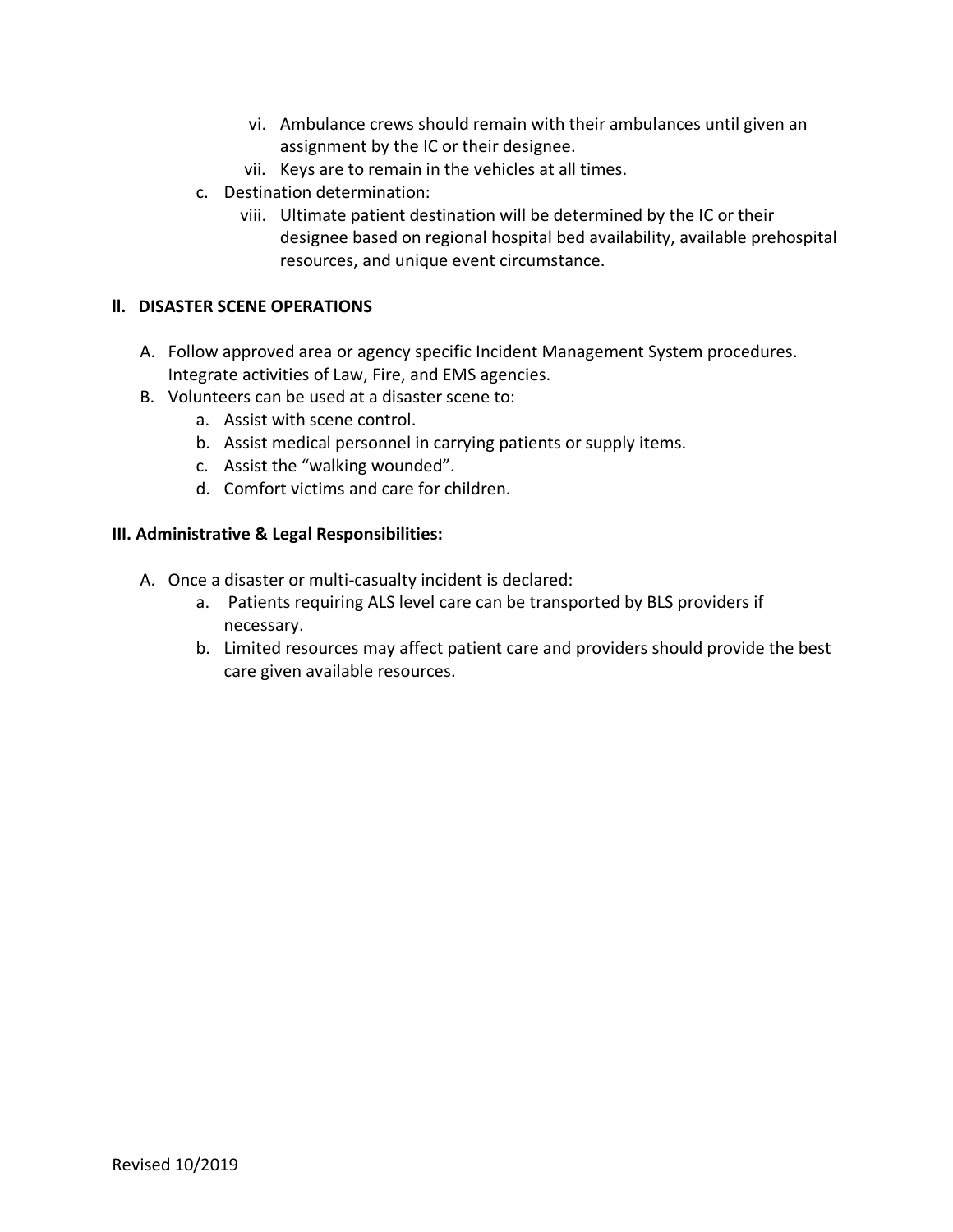# Figure 1: Start Triage

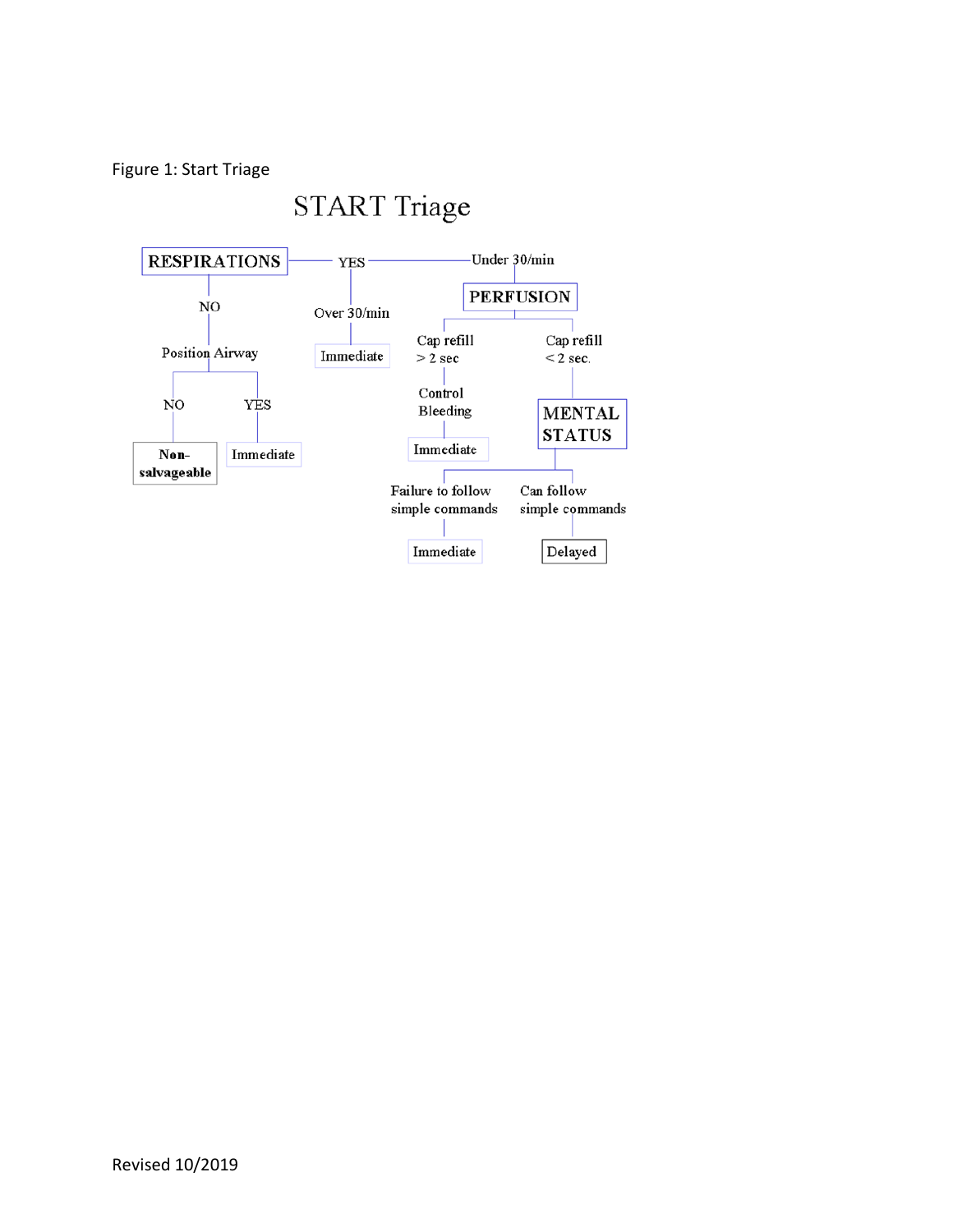

# JumpSTART Pediatric MCI Triage<sup>®</sup>